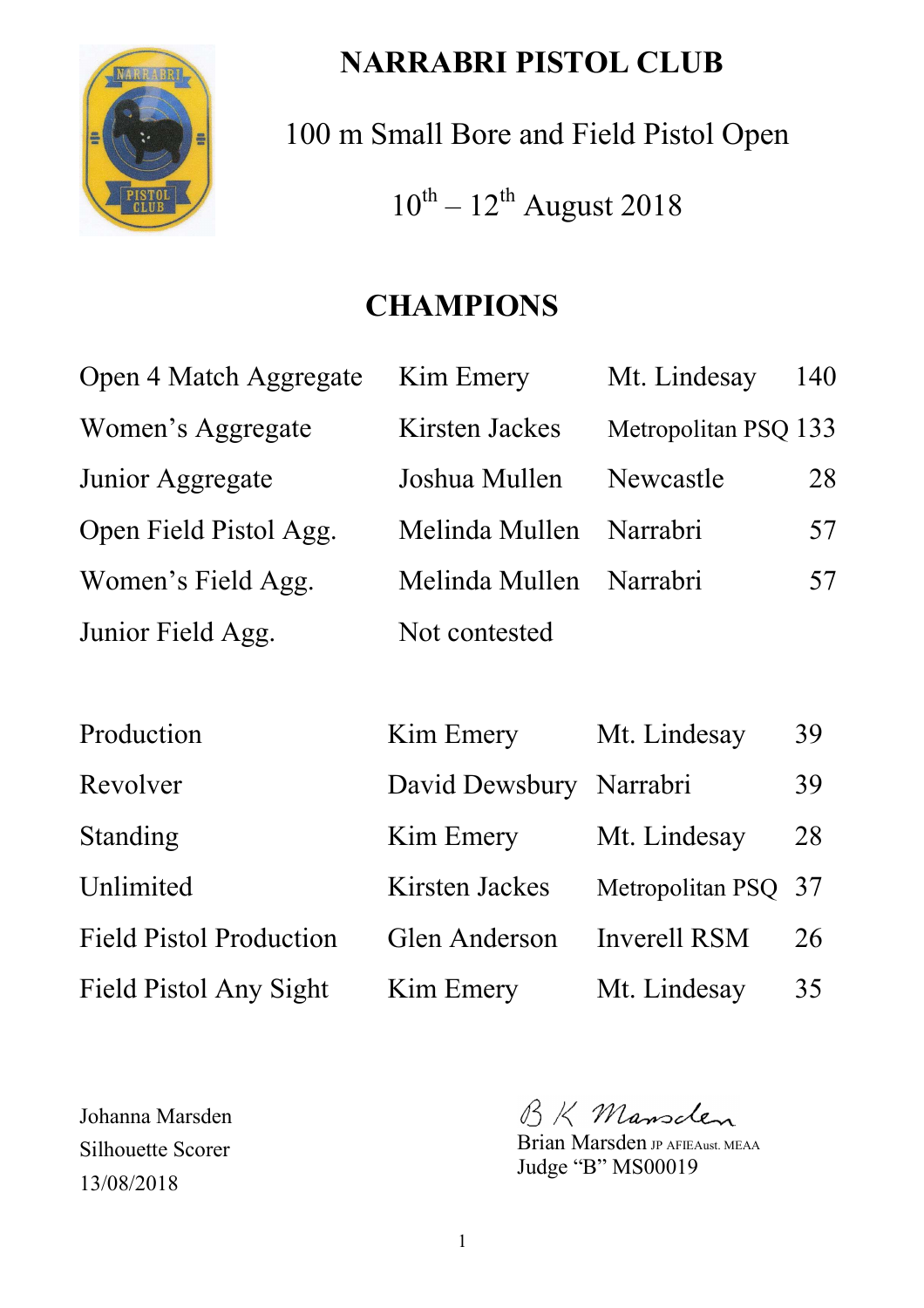#### **100m Open Aggregate**

| 140 | 0 | Emery        | Kim          | Mt Lindesay         | 39 | 38           | 28 | 35              |
|-----|---|--------------|--------------|---------------------|----|--------------|----|-----------------|
| 133 | 0 | Jackes       | Kirsten      | Metropolitan PSQ    | 37 | 36           | 23 | 37              |
| 132 | 0 | Anderson     | Tim          | Narrabri            | 38 | 38           | 23 | 33              |
| 131 | 0 | Anderson     | Glen         | <b>Inverell RSM</b> | 38 | 36           | 23 | 34              |
| 128 | 0 | Dewsbury     | David        | Narrabri            | 37 | 39           | 18 | 34              |
| 126 | 0 | Harding      | John         | Metropolitan PSQ    | 39 | 34           | 17 | 36              |
| 122 | 0 | Harding      | Judy         | Toogoolawah         | 38 | 28           | 28 | 28              |
| 122 |   | Anderson     | Jason        | Narrabri            | 38 | 31           | 21 | 32              |
| 118 | 0 | Ledger       | Drew         | Metropolitan PSQ    | 33 | 36           | 19 | 30              |
| 116 | 0 | Wilkins      | Paul         | Narrabri            | 36 | 33           | 18 | 29              |
| 116 | 0 | Ellem        | Neville      | Newcastle           | 38 | 28           | 20 | 30              |
| 112 | 0 | Ford         | Jack         | Narrabri            | 36 | 28           | 19 | 29              |
| 108 | 0 | Anderson     | Terry        | Narrabri            | 33 | 31           | 25 | 19              |
| 108 | 0 | Mullen       | Melinda      | Newcastle           | 33 | 25           | 20 | 30              |
| 94  | 0 | Day          | <b>Brian</b> | Toogoolawah         | 27 | 30           | 13 | 24              |
| 93  | 0 | Howitt       | Paul         | Newcastle           | 31 | 21           | 14 | 27              |
| 92  | 0 | Dawson       | Greg         | Armidale            | 28 | 26           | 18 | 20              |
| 87  | 0 | <b>Broch</b> | Lucy         | Merriganowry        | 25 | 28           | 18 | 16              |
| 81  | 0 | Robinson     | John         | Newcastle           | 17 | 31           | 18 | 15              |
| 80  | 0 | Ellem        | Kerrie       | Newcastle           | 26 | 25           | 6  | 23              |
| 78  | 0 | Robinson     | Matt         | Newcastle           | 18 | 32           | 9  | 19              |
| 68  | 0 | Archibald    | Carmel       | Armidale            | 26 | 14           | 11 | 17              |
| 56  | 0 | Roberts      | <b>Derek</b> | Newcastle           | 21 | 16           | 8  | 11              |
| 49  | 0 | Marsden      | <b>Brian</b> | Newcastle           | 29 | $\mathbf{0}$ | 20 | $\mathbf{0}$    |
| 46  | 0 | Emerson      | Gary         | Newcastle           | 11 | 14           | 8  | 13              |
| 30  | 0 | Robinson     | Simmone      | Newcastle           | 11 | 9            | 4  | 6               |
| 28  | 0 | Mullen       | Joshua       | Newcastle           | 10 | 8            | 4  | $6\phantom{1}6$ |

### **100m Womens Aggregate**

| <b>Aggregate Top Surname</b> |              | Name    | Club             | Prod | Rev | Stand | Unlim |
|------------------------------|--------------|---------|------------------|------|-----|-------|-------|
| 133                          | Jackes       | Kirsten | Metropolitan PSQ | 37   | 36  | 23    | 37    |
| 122                          | Harding      | Judy    | Toogoolawah      | 38   | 28  | 28    | 28    |
| 108                          | Mullen       | Melinda | Newcastle        | 33   | 25  | 20    | 30    |
| 87                           | <b>Broch</b> | Lucy    | Merriganowry     | 25   | 28  | 18    | 16    |
| 80                           | Ellem        | Kerrie  | Newcastle        | 26   | 25  | 6     | 23    |
| 68                           | Archibald    | Carmel  | Armidale         | 26   | 14  | 11    | 17    |
| 30                           | Robinson     | Simmone | Newcastle        | 11   | 9   | 4     | 6     |

### **100m Juniors Aggregate**

|  | <b>Aggregate Top Surname Name</b> |        | Club      |        | <b>Prod Rev Stand Unlim</b> |     |
|--|-----------------------------------|--------|-----------|--------|-----------------------------|-----|
|  | 0 Mullen                          | Joshua | Newcastle | $10 -$ | 84                          | - 6 |

Johanna Marsden Silhouette Scorer 13/08/2018

BK Mansclen

Brian Marsden JP AFIEAust. MEAA Judge "B" MS00019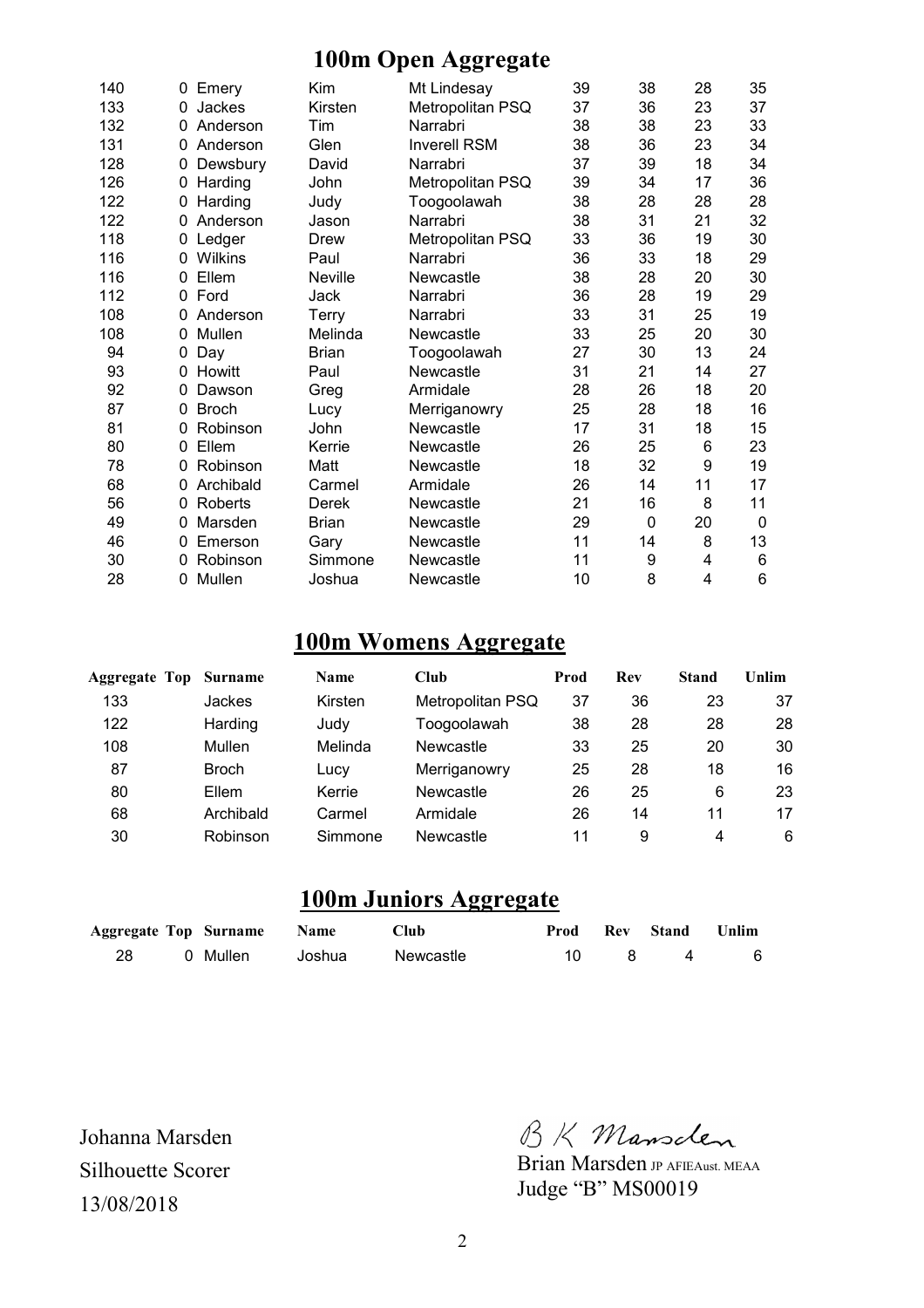# **Field Pistol Aggregate**

| Aggregate | Club<br>Name<br><b>Surname</b> |              | Production          | Any Sight |                  |
|-----------|--------------------------------|--------------|---------------------|-----------|------------------|
| 57        | Mullen                         | Melinda      | Newcastle           | 25        | 32               |
| 56        | Emery                          | Kim          | Mt Lindesay         | 21        | 35               |
| 55        | Anderson                       | Tim          | Narrabri            | 25        | 30               |
| 55        | Dawson                         | Greg         | Armidale            | 22        | 33               |
| 53        | Anderson                       | Glen         | <b>Inverell RSM</b> | 26        | 27               |
| 53        | Harding                        | Judy         | Toogoolawah         | 24        | 29               |
| 51        | Harding                        | John         | Metropolitan PSQ    | 26        | 25               |
| 50        | Anderson                       | Terry        | Narrabri            | 24        | 26               |
| 48        | Marsden                        | <b>Brian</b> | Newcastle           | 25        | 23               |
| 48        | Dewsbury                       | David        | Narrabri            | 26        | 22               |
| 43        | Anderson                       | Jason        | Narrabri            | 19        | 24               |
| 43        | Jackes                         | Kirsten      | Metropolitan PSQ    | 18        | 25               |
| 40        | Robinson                       | John         | Newcastle           | 20        | 20               |
| 40        | Ellem                          | Neville      | Newcastle           | 19        | 21               |
| 38        | Ledger                         | Drew         | Metropolitan PSQ    | 13        | 25               |
| 37        | Archibald                      | Carmel       | Armidale            | 23        | 14               |
| 34        | Ellem                          | Kerrie       | Newcastle           | 17        | 17               |
| 29        | Robinson                       | Matt         | Newcastle           | 14        | 15               |
| 28        | Howitt                         | Paul         | Newcastle           | 18        | 10               |
| 27        | <b>Broch</b>                   | Lucy         | Merriganowry        | 14        | 13               |
| 16        | Emerson                        | Gary         | Newcastle           | 16        | $\mathbf 0$      |
| 16        | Robinson                       | Simmone      | Newcastle           | 8         | 8                |
| 15        | Roberts                        | <b>Derek</b> | Newcastle           | 15        | $\boldsymbol{0}$ |
| 14        | Wilkins                        | Paul         | Narrabri            | 14        | 0                |
| 10        | Day                            | <b>Brian</b> | Toogoolawah         | 10        | $\mathbf 0$      |

## **Ladies' Field Pistol Aggregate**

| Aggregate | Club<br><b>Name</b><br><b>Surname</b> |         | <b>Production</b> | Any Sight |    |
|-----------|---------------------------------------|---------|-------------------|-----------|----|
| 57        | Mullen                                | Melinda | Newcastle         | 25        | 32 |
| 53        | Harding                               | Judy    | Toogoolawah       | 24        | 29 |
| 43        | <b>Jackes</b>                         | Kirsten | Metropolitan PSQ  | 18        | 25 |
| 37        | Archibald                             | Carmel  | Armidale          | 23        | 14 |
| 34        | Ellem                                 | Kerrie  | Newcastle         | 17        | 17 |
| 27        | <b>Broch</b>                          | Lucy    | Merriganowry      | 14        | 13 |
| 16        | Robinson                              | Simmone | Newcastle         | 8         | 8  |

Johanna Marsden Silhouette Scorer 13/08/2018

BK Mansclen

Brian Marsden JP AFIEAust. MEAA Judge "B" MS00019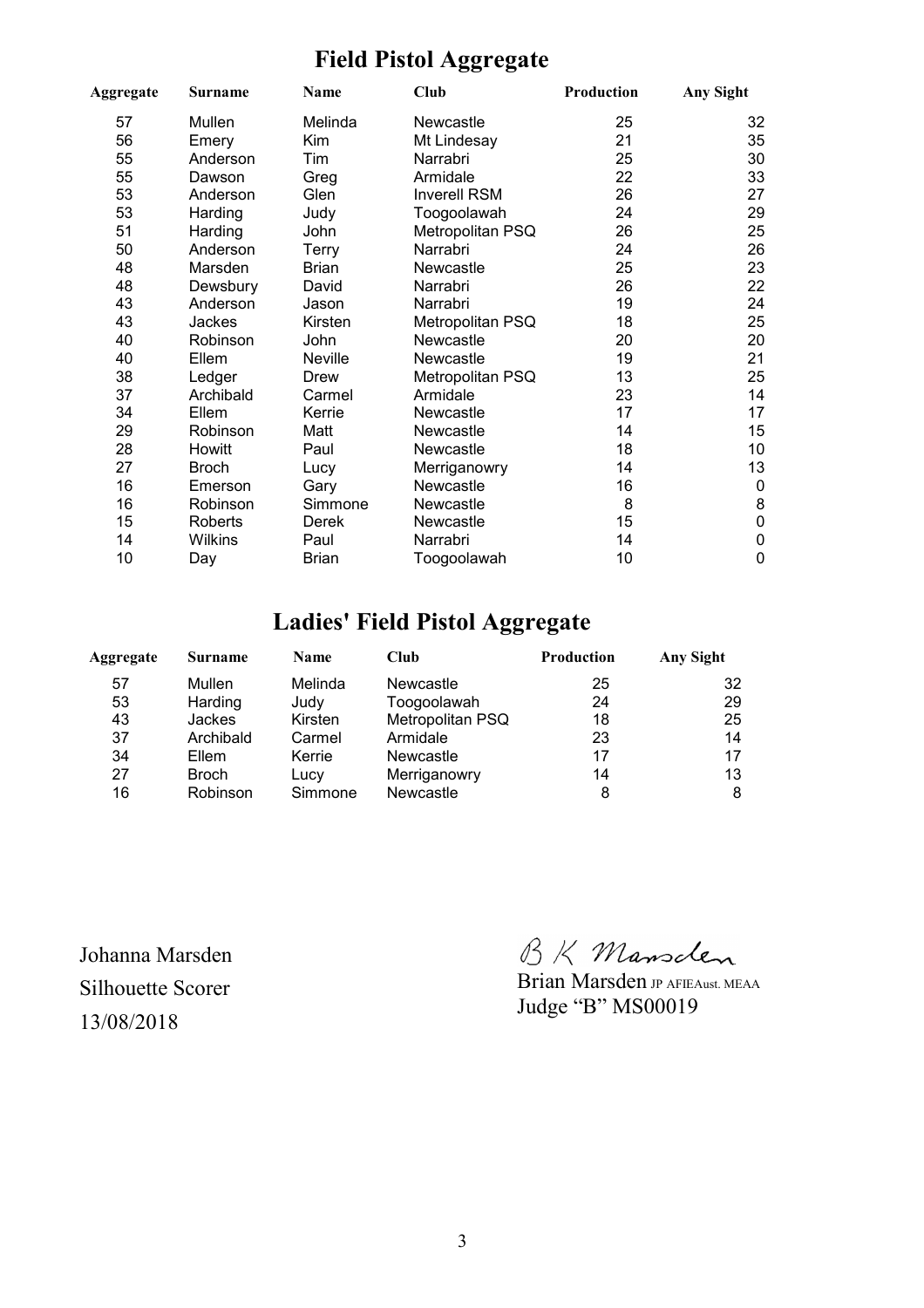### **100m Production Off Gun**

| Name           | Surname        | <b>Club</b>         |            | Grade Grade | <b>Total</b> | <b>Top</b>     |                  |                  | Chic Pig Turk Ram |                |
|----------------|----------------|---------------------|------------|-------------|--------------|----------------|------------------|------------------|-------------------|----------------|
| Kim            | Emery          | Mt Lindesay         | <b>INT</b> |             | 39           | $\mathbf{1}$   | 10               | 10               | 10                | 9              |
| John           | Harding        | Metropolitan PSQ    | <b>INT</b> |             | 39           | $\overline{2}$ | 10               | 10               | 9                 | 10             |
| Judy           | Harding        | Toogoolawah         | <b>INT</b> |             | 38           | 3              | $\boldsymbol{9}$ | $\boldsymbol{9}$ | 10                | 10             |
| Glen           | Anderson       | <b>Inverell RSM</b> | <b>INT</b> |             | 38           | 4              | 10               | 10               | $\boldsymbol{9}$  | 9              |
| Jason          | Anderson       | Narrabri            | <b>INT</b> |             | 38           | 5              | 10               | 10               | 9                 | 9              |
| Tim            | Anderson       | Narrabri            | <b>INT</b> |             | 38           | 6              | 10               | 10               | 9                 | 9              |
| <b>Neville</b> | Ellem          | Newcastle           | <b>INT</b> |             | 38           | $\overline{7}$ | 10               | 10               | 9                 | 9              |
| David          | Dewsbury       | Narrabri            | <b>INT</b> |             | 37           |                | 10               | 10               | 8                 | 9              |
| Kirsten        | Jackes         | Metropolitan PSQ    | <b>INT</b> |             | 37           |                | 10               | 10               | 9                 | 8              |
| Jack           | Ford           | Narrabri            | AA         |             | 36           |                | 10               | 10               | 8                 | 8              |
| Paul           | Wilkins        | Narrabri            | <b>AAA</b> |             | 36           |                | 10               | 10               | 10                | 6              |
| Drew           | Ledger         | Metropolitan PSQ    | AAA        |             | 33           |                | 9                | 9                | $\overline{7}$    | 8              |
| Terry          | Anderson       | Narrabri            | <b>AAA</b> |             | 33           |                | 10               | 8                | $\overline{7}$    | 8              |
| Melinda        | Mullen         | Newcastle           | <b>AAA</b> |             | 33           |                | 10               | 9                | $\overline{7}$    | $\overline{7}$ |
| Paul           | Howitt         | Newcastle           | AA         |             | 31           |                | 10               | 8                | $\overline{7}$    | 6              |
| <b>Brian</b>   | Marsden        | Newcastle           | <b>AAA</b> |             | 29           |                | $\overline{7}$   | 10               | 6                 | 6              |
| Greg           | Dawson         | Armidale            | AA         |             | 28           |                | 8                | 8                | 4                 | 8              |
| <b>Brian</b>   | Day            | Toogoolawah         | A          |             | 27           |                | 8                | $\overline{7}$   | $\overline{7}$    | 5              |
| Carmel         | Archibald      | Armidale            | AA         |             | 26           |                | 8                | $\overline{7}$   | 5                 | 6              |
| Kerrie         | Ellem          | Newcastle           | AA         |             | 26           |                | 9                | 10               | 4                 | 3              |
| Lucy           | <b>Broch</b>   | Merriganowry        | <b>AAA</b> |             | 25           |                | $\boldsymbol{9}$ | $\overline{7}$   | $\overline{4}$    | 5              |
| Derek          | <b>Roberts</b> | Newcastle           | B          |             | 21           |                | 8                | $6\phantom{1}$   | 4                 | 3              |
| Matt           | Robinson       | Newcastle           | AA         |             | 18           |                | 5                | 5                | 5                 | 3              |
| John           | Robinson       | Newcastle           | <b>AAA</b> |             | 17           |                | $\overline{2}$   | 5                | 3                 | $\overline{7}$ |
| Gary           | Emerson        | Newcastle           | B          |             | 11           |                | 5                | $\overline{2}$   | $\overline{2}$    | $\overline{2}$ |
| Simmone        | Robinson       | Newcastle           | B          |             | 11           |                | $\overline{4}$   | 4                | 1                 | $\overline{2}$ |
| Joshua         | Mullen         | Newcastle           | B          |             | 10           |                | 5                | $\overline{2}$   | $\overline{2}$    | 1              |

### **100m Revolver Off Gun**

| <b>Name</b> | Surname        | Club                |            | Grade Grade | Total | Top |    |    | Chic Pig Turk Ram |    |
|-------------|----------------|---------------------|------------|-------------|-------|-----|----|----|-------------------|----|
| David       | Dewsbury       | Narrabri            | <b>INT</b> |             | 39    |     | 10 | 10 | 10                | 9  |
| Tim         | Anderson       | Narrabri            | <b>INT</b> |             | 38    |     | 10 | 9  | 10                | 9  |
| Kim         | Emery          | Mt Lindesay         | <b>INT</b> |             | 38    |     | 10 | 10 | 9                 | 9  |
| Drew        | Ledger         | Metropolitan PSQ AA |            |             | 36    |     | 10 | 10 | 6                 | 10 |
| Glen        | Anderson       | <b>Inverell RSM</b> | <b>INT</b> |             | 36    |     | 10 | 9  | 8                 | 9  |
| Kirsten     | Jackes         | Metropolitan PSQ    | <b>INT</b> |             | 36    |     | 10 | 10 | 8                 | 8  |
| John        | Harding        | Metropolitan PSQ    | <b>INT</b> |             | 34    |     | 9  | 10 | 10                | 5  |
| Paul        | <b>Wilkins</b> | Narrabri            | AA         |             | 33    |     | 10 | 8  | 5                 | 10 |
| Matt        | Robinson       | Newcastle           | A          |             | 32    |     | 9  | 8  | 8                 | 7  |
| Terry       | Anderson       | Narrabri            | AAA        |             | 31    |     | 7  | 8  | 9                 |    |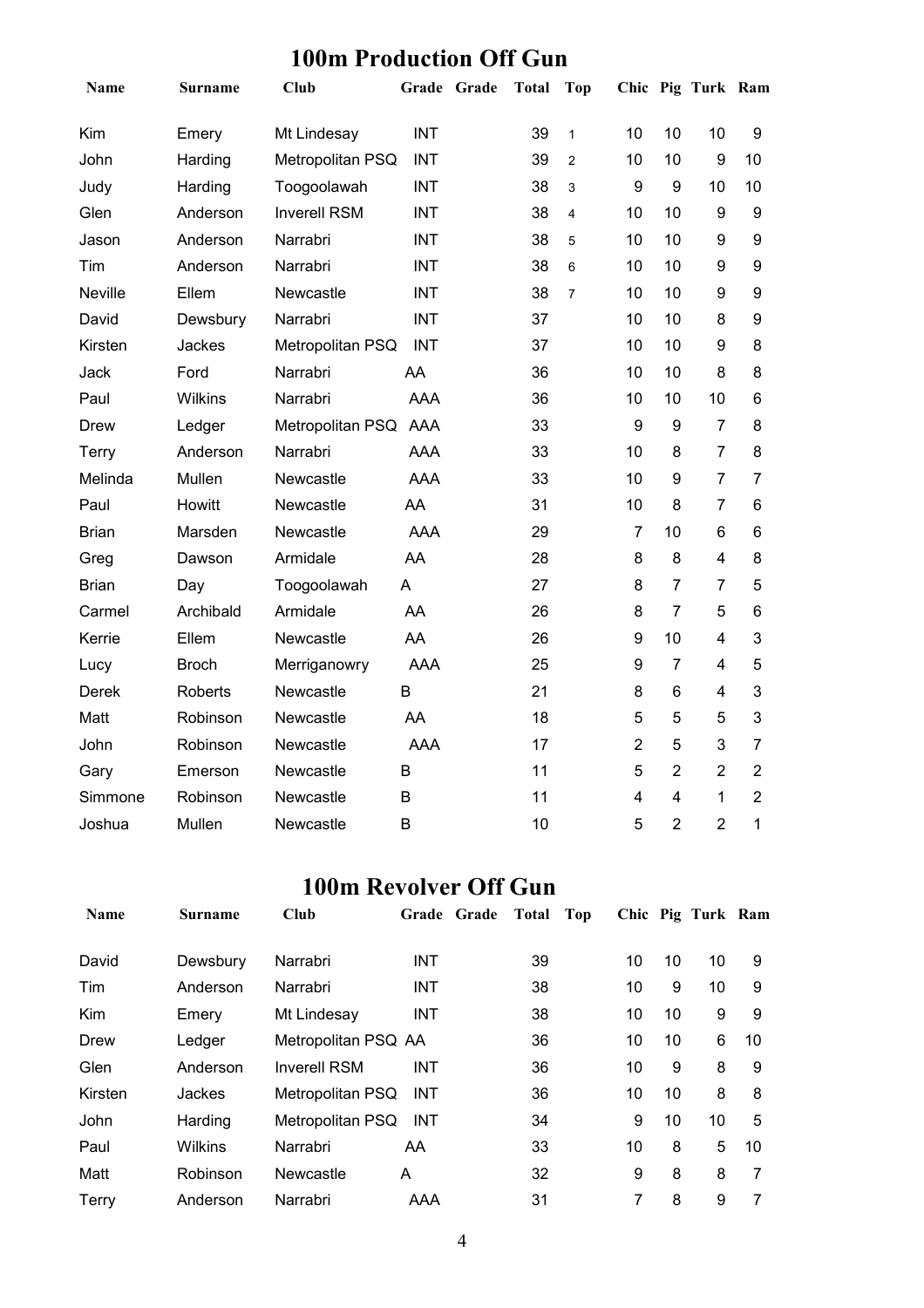| Jason        | Anderson       | Narrabri     | AAA        | 31 | 9              | 10 | 5              | 7              |
|--------------|----------------|--------------|------------|----|----------------|----|----------------|----------------|
| John         | Robinson       | Newcastle    | AA         | 31 | 9              | 9  | $\overline{7}$ | 6              |
| <b>Brian</b> | Day            | Toogoolawah  | A          | 30 | 10             | 7  | 6              | 7              |
| Lucy         | <b>Broch</b>   | Merriganowry | AAA        | 28 | 9              | 7  | 6              | 6              |
| Jack         | Ford           | Narrabri     | AAA        | 28 | 8              | 9  | 5              | 6              |
| Neville      | Ellem          | Newcastle    | AAA        | 28 | 8              | 10 | 5              | 5              |
| Judy         | Harding        | Toogoolawah  | <b>INT</b> | 28 | 10             | 8  | 5              | 5              |
| Greg         | Dawson         | Armidale     | AA         | 26 | 5              | 10 | 5              | 6              |
| Kerrie       | Ellem          | Newcastle    | AA         | 25 | 6              | 7  | 5              | $\overline{7}$ |
| Melinda      | Mullen         | Newcastle    | AAA        | 25 | 7              | 6  | $\overline{7}$ | 5              |
| Paul         | Howitt         | Newcastle    | AA         | 21 | 7              | 9  | 3              | $\overline{2}$ |
| Derek        | <b>Roberts</b> | Newcastle    | B          | 16 | 6              | 6  | $\overline{2}$ | 2              |
| Carmel       | Archibald      | Armidale     | A          | 14 | 4              | 6  | 1              | 3              |
| Gary         | Emerson        | Newcastle    | B          | 14 | 4              | 6  | 3              | 1              |
| Simmone      | Robinson       | Newcastle    | B          | 9  | $\overline{2}$ | 5  | 1              | 1              |
| Joshua       | Mullen         | Newcastle    | B          | 8  | 3              | 3  | 0              | $\overline{2}$ |

# **100m Standing Off Gun**

| <b>Name</b>  | <b>Surname</b> | Club                |            | Grade Grade | <b>Total</b> | <b>Top</b>     |                |                | Chic Pig Turk Ram |                         |
|--------------|----------------|---------------------|------------|-------------|--------------|----------------|----------------|----------------|-------------------|-------------------------|
| Kim          | Emery          | Mt Lindesay         | <b>INT</b> |             | 28           | $\mathbf{1}$   | 7              | 8              | 5                 | 8                       |
| Judy         | Harding        | Toogoolawah         | <b>INT</b> |             | 28           | $\overline{2}$ | 8              | 9              | $\overline{4}$    | $\overline{7}$          |
| Terry        | Anderson       | Narrabri            | <b>AAA</b> |             | 25           |                | 6              | 6              | 6                 | 7                       |
| Tim          | Anderson       | Narrabri            | <b>INT</b> |             | 23           |                | $\overline{7}$ | 8              | $\overline{2}$    | 6                       |
| Glen         | Anderson       | <b>Inverell RSM</b> | <b>INT</b> |             | 23           |                | 8              | 6              | 5                 | $\overline{4}$          |
| Kirsten      | Jackes         | Metropolitan PSQ AA |            |             | 23           |                | $\overline{7}$ | 8              | $\overline{4}$    | $\overline{\mathbf{4}}$ |
| Jason        | Anderson       | Narrabri            | AA         |             | 21           |                | 8              | 8              | 3                 | $\overline{2}$          |
| <b>Brian</b> | Marsden        | Newcastle           | <b>AAA</b> |             | 20           |                | $\overline{7}$ | 6              | $\overline{2}$    | 5                       |
| Melinda      | Mullen         | Newcastle           | <b>INT</b> |             | 20           |                | 5              | $\overline{7}$ | 5                 | 3                       |
| Neville      | Ellem          | Newcastle           | <b>AAA</b> |             | 20           |                | 8              | 8              | 4                 | 0                       |
| Drew         | Ledger         | Metropolitan PSQ AA |            |             | 19           |                | 6              | 5              | $\overline{2}$    | 6                       |
| Jack         | Ford           | Narrabri            | Α          |             | 19           |                | 6              | 5              | 5                 | 3                       |
| Greg         | Dawson         | Armidale            | <b>AAA</b> |             | 18           |                | 5              | $\overline{7}$ | $\overline{2}$    | 4                       |
| David        | Dewsbury       | Narrabri            | <b>AAA</b> |             | 18           |                | 6              | 6              | 3                 | 3                       |
| Paul         | Wilkins        | Narrabri            | AA         |             | 18           |                | 7              | $\overline{7}$ | 1                 | 3                       |
| John         | Robinson       | Newcastle           | <b>AAA</b> |             | 18           |                | 6              | 6              | 4                 | $\overline{2}$          |
| Lucy         | <b>Broch</b>   | Merriganowry        | <b>AAA</b> |             | 18           |                | 7              | 6              | 3                 | $\overline{2}$          |
| John         | Harding        | Metropolitan PSQ    | <b>INT</b> |             | 17           |                | 8              | 4              | 1                 | $\overline{\mathbf{4}}$ |
| Paul         | Howitt         | Newcastle           | A          |             | 14           |                | 3              | 6              | 3                 | $\overline{2}$          |
| <b>Brian</b> | Day            | Toogoolawah         | A          |             | 13           |                | 3              | 5              | 1                 | $\overline{\mathbf{4}}$ |
| Carmel       | Archibald      | Armidale            | AA         |             | 11           |                | 4              | 4              | 3                 | $\mathbf{0}$            |
| Matt         | Robinson       | Newcastle           | A          |             | 9            |                | $\overline{2}$ | 4              | 1                 | $\overline{2}$          |
| Derek        | <b>Roberts</b> | Newcastle           | A          |             | 8            |                | 3              | 4              | 0                 | 1                       |
| Gary         | Emerson        | Newcastle           | B          |             | 8            |                | $\overline{2}$ | 4              | $\overline{2}$    | 0                       |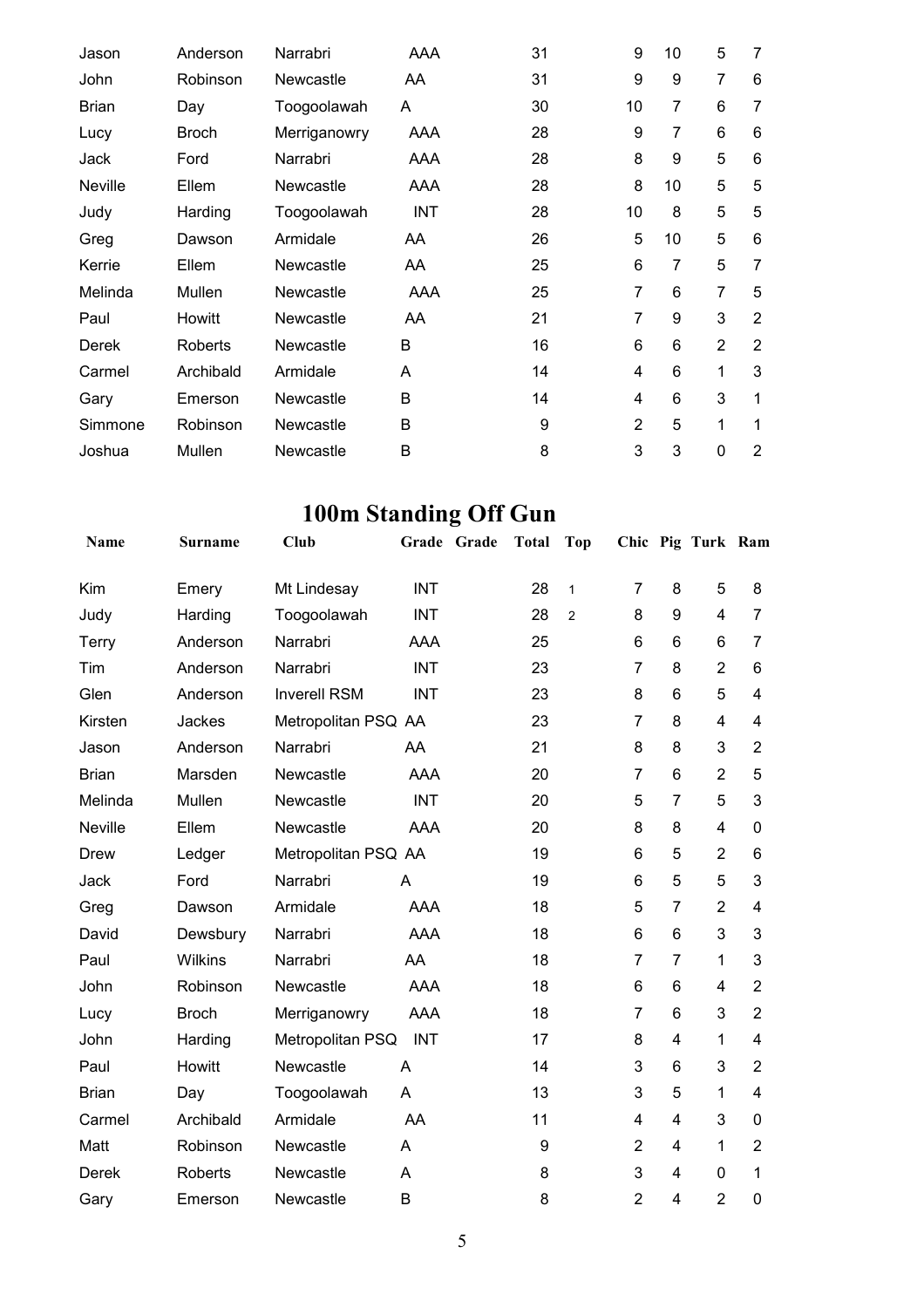| Kerrie  | Ellem    | Newcastle | AA | 6 | 3 1 0 2 |  |
|---------|----------|-----------|----|---|---------|--|
| Joshua  | Mullen   | Newcastle | R  | 4 | 1 1 0 2 |  |
| Simmone | Robinson | Newcastle | R  |   | 0 3 0 1 |  |

# **100m Unlimited Off Gun**

| Name         | <b>Surname</b> | <b>Club</b>         | Grade      | <b>Grade TotalTop Gun Chick</b> |                |                | Pig Turk Ram   |                         |
|--------------|----------------|---------------------|------------|---------------------------------|----------------|----------------|----------------|-------------------------|
| Kirsten      | Jackes         | Metropolitan        | <b>AAA</b> | 37                              | 10             | 10             | $\overline{7}$ | 10                      |
| John         | Harding        | Metropolitan        | <b>AAA</b> | 36                              | 10             | 9              | 10             | $\overline{7}$          |
| Kim          | Emery          | Mt Lindesay         | <b>INT</b> | 35                              | 9              | 10             | 8              | 8                       |
| Glen         | Anderson       | <b>Inverell RSM</b> | <b>INT</b> | 34                              | 10             | 8              | 8              | 8                       |
| David        | Dewsbury       | Narrabri            | <b>AAA</b> | 34                              | 10             | 10             | $\overline{7}$ | $\overline{7}$          |
| Tim          | Anderson       | Narrabri            | <b>AAA</b> | 33                              | 10             | 10             | 5              | 8                       |
| Jason        | Anderson       | Narrabri            | AA         | 32                              | 8              | 9              | 8              | $\overline{7}$          |
| Neville      | Ellem          | Newcastle           | AA         | 30                              | 9              | 9              | 3              | 9                       |
| <b>Drew</b>  | Ledger         | Metropolitan        | <b>AAA</b> | 30                              | 9              | $\overline{7}$ | $\overline{7}$ | $\overline{7}$          |
| Melinda      | Mullen         | Newcastle           | AA         | 30                              | 8              | 10             | 8              | $\overline{\mathbf{4}}$ |
| Jack         | Ford           | Narrabri            | AA         | 29                              | $\overline{7}$ | 9              | 8              | 5                       |
| Paul         | <b>Wilkins</b> | Narrabri            | AA         | 29                              | 9              | 8              | $\overline{7}$ | 5                       |
| Judy         | Harding        | Toogoolawah         | <b>AAA</b> | 28                              | 8              | 8              | 5              | $\overline{7}$          |
| Paul         | Howitt         | Newcastle           | AA         | 27                              | 9              | 8              | $\overline{4}$ | $\,6$                   |
| <b>Brian</b> | Day            | Toogoolawah         | A          | 24                              | $\overline{7}$ | 5              | 8              | $\overline{\mathbf{4}}$ |
| Kerrie       | Ellem          | Newcastle           | AA         | 23                              | 9              | 10             | 3              | $\mathbf{1}$            |
| Greg         | Dawson         | Armidale            | A          | 20                              | $\overline{7}$ | 6              | $\overline{2}$ | 5                       |
| Matt         | Robinson       | Newcastle           | B          | 19                              | 6              | 4              | $\overline{4}$ | 5                       |
| Terry        | Anderson       | Narrabri            | A          | 19                              | 8              | $\overline{7}$ | $\overline{2}$ | $\overline{2}$          |
| Carmel       | Archibald      | Armidale            | B          | 17                              | 6              | 7              | $\mathbf{1}$   | $\mathfrak{B}$          |
| Lucy         | <b>Broch</b>   | Merriganowry        | AA         | 16                              | 9              | 5              | $\overline{2}$ | $\mathbf 0$             |
| John         | Robinson       | Newcastle           | AA         | 15                              | $\overline{4}$ | 6              | 3              | $\overline{2}$          |
| Gary         | Emerson        | Newcastle           | B          | 13                              | 5              | 6              | $\overline{2}$ | $\pmb{0}$               |
| Derek        | Roberts        | Newcastle           | B          | 11                              | 6              | 3              | $\mathbf{1}$   | $\mathbf{1}$            |
| Simmone      | Robinson       | Newcastle           | B          | 6                               | 4              | $\mathbf{1}$   | 0              | 1                       |
| Joshua       | Mullen         | Newcastle           | B          | $6\phantom{1}$                  | 3              | 1              | $\overline{2}$ | $\mathbf 0$             |

# **Field Pistol Production Off Gun**

| <b>Name</b>  | <b>Surname</b> | <b>Club</b>         |            | Grade Grade | Total | Top            |   |   | Chic Pig Turk Ram |   |
|--------------|----------------|---------------------|------------|-------------|-------|----------------|---|---|-------------------|---|
| Glen         | Anderson       | <b>Inverell RSM</b> | INT        |             | 26    | $\overline{1}$ | 8 | 6 | 5                 |   |
| David        | Dewsbury       | Narrabri            | <b>INT</b> |             | 26    | $\overline{2}$ | 9 | 5 | 5                 |   |
| John         | Harding        | Metropolitan PSQ    | <b>INT</b> |             | 26    | - 3            | 8 | 9 | 2                 |   |
| Tim          | Anderson       | Narrabri            | INT        |             | 25    |                | 3 | 9 | 6                 |   |
| <b>Brian</b> | Marsden        | Newcastle           | AAA        |             | 25    |                | 8 | 4 |                   | 6 |
| Melinda      | Mullen         | Newcastle           | AAA        |             | 25    |                | 6 | 9 | 4                 | 6 |
| Judy         | Harding        | Toogoolawah         | INT        |             | 24    |                | 8 | 6 | 6                 | 4 |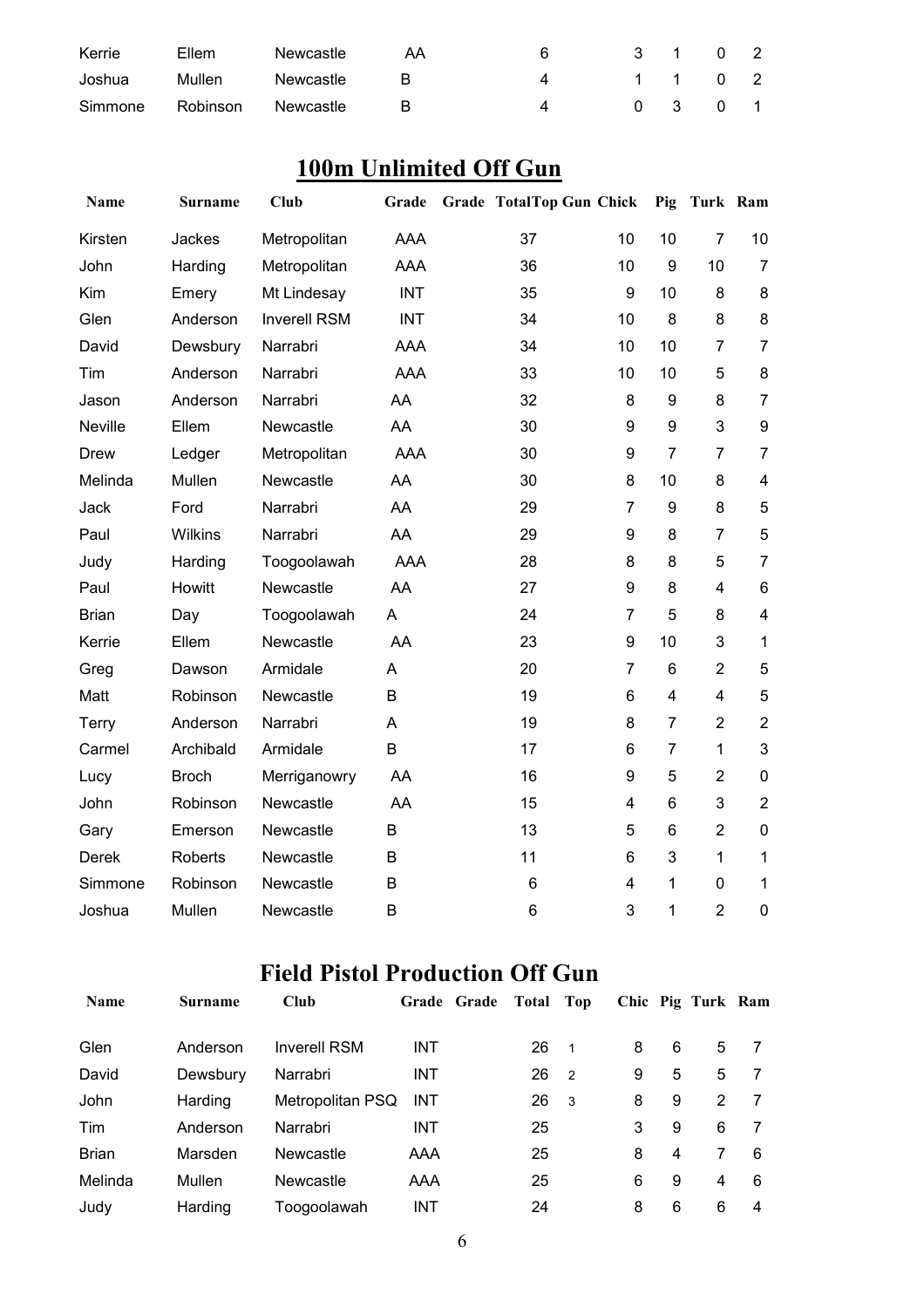| Terry          | Anderson     | Narrabri            | <b>AAA</b> | 24 | 9              | 8              | 5              | $\overline{2}$ |
|----------------|--------------|---------------------|------------|----|----------------|----------------|----------------|----------------|
| Carmel         | Archibald    | Armidale            | AA         | 23 | 9              | 5              | 3              | 6              |
| Greg           | Dawson       | Armidale            | AAA        | 22 | 7              | 4              | 5              | 6              |
| Kim            | Emery        | Mt Lindesay         | <b>INT</b> | 21 | 7              | 4              | 3              | $\overline{7}$ |
| John           | Robinson     | Newcastle           | AAA        | 20 | 5              | 6              | $\overline{2}$ | $\overline{7}$ |
| Jason          | Anderson     | Narrabri            | A          | 19 | 6              | 5              | $\overline{2}$ | 6              |
| <b>Neville</b> | Ellem        | Newcastle           | AAA        | 19 | 8              | 6              | 3              | $\overline{2}$ |
| Kirsten        | Jackes       | Metropolitan PSQ AA |            | 18 | 6              | 5              | $\overline{4}$ | 3              |
| Paul           | Howitt       | Newcastle           | AA         | 18 | 6              | 6              | 4              | $\overline{2}$ |
| Kerrie         | Ellem        | Newcastle           | AA         | 17 | 8              | 3              | 4              | $\overline{2}$ |
| Gary           | Emerson      | Newcastle           | A          | 16 | 4              | 7              | $\overline{2}$ | 3              |
| Derek          | Roberts      | Newcastle           | A          | 15 | 3              | $\overline{7}$ | 3              | $\overline{2}$ |
| Lucy           | <b>Broch</b> | Merriganowry        | AAA        | 14 | 4              | 3              | 3              | 4              |
| Paul           | Wilkins      | Narrabri            | AA         | 14 | 5              | 5              | $\overline{2}$ | $\overline{2}$ |
| Matt           | Robinson     | Newcastle           | A          | 14 | 6              | 4              | $\overline{2}$ | $\overline{2}$ |
| Drew           | Ledger       | Metropolitan PSQ AA |            | 13 | 3              | 5              | $\overline{2}$ | 3              |
| <b>Brian</b>   | Day          | Toogoolawah         | A          | 10 | $\overline{2}$ | 4              | 1              | 3              |
| Simmone        | Robinson     | Newcastle           | B          | 8  | 3              | 3              | 0              | $\overline{2}$ |

# **Field Pistol Any Sight Off Gun**

| <b>Name</b>  | Surname      | Club                 |            | Grade Grade | <b>Total</b> | <b>Top</b> |                |                 | Chic Pig Turk Ram |                |
|--------------|--------------|----------------------|------------|-------------|--------------|------------|----------------|-----------------|-------------------|----------------|
| Kim          | Emery        | Mt Lindesay          | <b>INT</b> |             | 35           |            | 10             | 10              | $\overline{7}$    | 8              |
| Greg         | Dawson       | Armidale             | AA         |             | 33           |            | 9              | 10              | 6                 | 8              |
| Melinda      | Mullen       | Newcastle            | <b>AAA</b> |             | 32           |            | 10             | 9               | 8                 | 5              |
| Tim          | Anderson     | Narrabri             | <b>AAA</b> |             | 30           |            | 10             | 8               | 5                 | 7              |
| Judy         | Harding      | Toogoolawah          | <b>AAA</b> |             | 29           |            | $\overline{7}$ | 9               | $\overline{7}$    | 6              |
| Glen         | Anderson     | <b>Inverell RSM</b>  | <b>INT</b> |             | 27           |            | 10             | 9               | 3                 | 5              |
| Terry        | Anderson     | Narrabri             | <b>AAA</b> |             | 26           |            | $\overline{7}$ | $\overline{7}$  | 5                 | 7              |
| John         | Harding      | Metropolitan PSQ AAA |            |             | 25           |            | 6              | 7               | 5                 | 7              |
| Kirsten      | Jackes       | Metropolitan PSQ AA  |            |             | 25           |            | 6              | 8               | 5                 | 6              |
| Drew         | Ledger       | Metropolitan PSQ AA  |            |             | 25           |            | 8              | 6               | $\overline{7}$    | $\overline{4}$ |
| Jason        | Anderson     | Narrabri             | A          |             | 24           |            | $\overline{7}$ | $\overline{7}$  | 5                 | 5              |
| <b>Brian</b> | Marsden      | Newcastle            | <b>AAA</b> |             | 23           |            | $\overline{7}$ | $\overline{7}$  | 3                 | 6              |
| David        | Dewsbury     | Narrabri             | <b>AAA</b> |             | 22           |            | 9              | 6               | 4                 | 3              |
| Neville      | Ellem        | Newcastle            | AA         |             | 21           |            | 5              | 4               | $\overline{7}$    | 5              |
| John         | Robinson     | Newcastle            | <b>AAA</b> |             | 20           |            | $\overline{2}$ | $\overline{7}$  | 5                 | 6              |
| Kerrie       | Ellem        | Newcastle            | A          |             | 17           |            | $\overline{4}$ | $\overline{7}$  | $\overline{2}$    | 4              |
| Matt         | Robinson     | Newcastle            | B          |             | 15           |            | $\overline{7}$ | 6               | $\mathbf 0$       | $\overline{2}$ |
| Carmel       | Archibald    | Armidale             | AA         |             | 14           |            | 5              | 6               | $\mathbf{1}$      | $\overline{2}$ |
| Lucy         | <b>Broch</b> | Merriganowry         | AA         |             | 13           |            | $\overline{4}$ | $6\phantom{1}6$ | 1                 | $\overline{2}$ |
| Paul         | Howitt       | Newcastle            | A          |             | 10           |            | $\overline{4}$ | $\overline{2}$  | $\overline{2}$    | $\overline{2}$ |
| Simmone      | Robinson     | Newcastle            | B          |             | 8            |            | 3              | 5               | $\mathbf 0$       | 0              |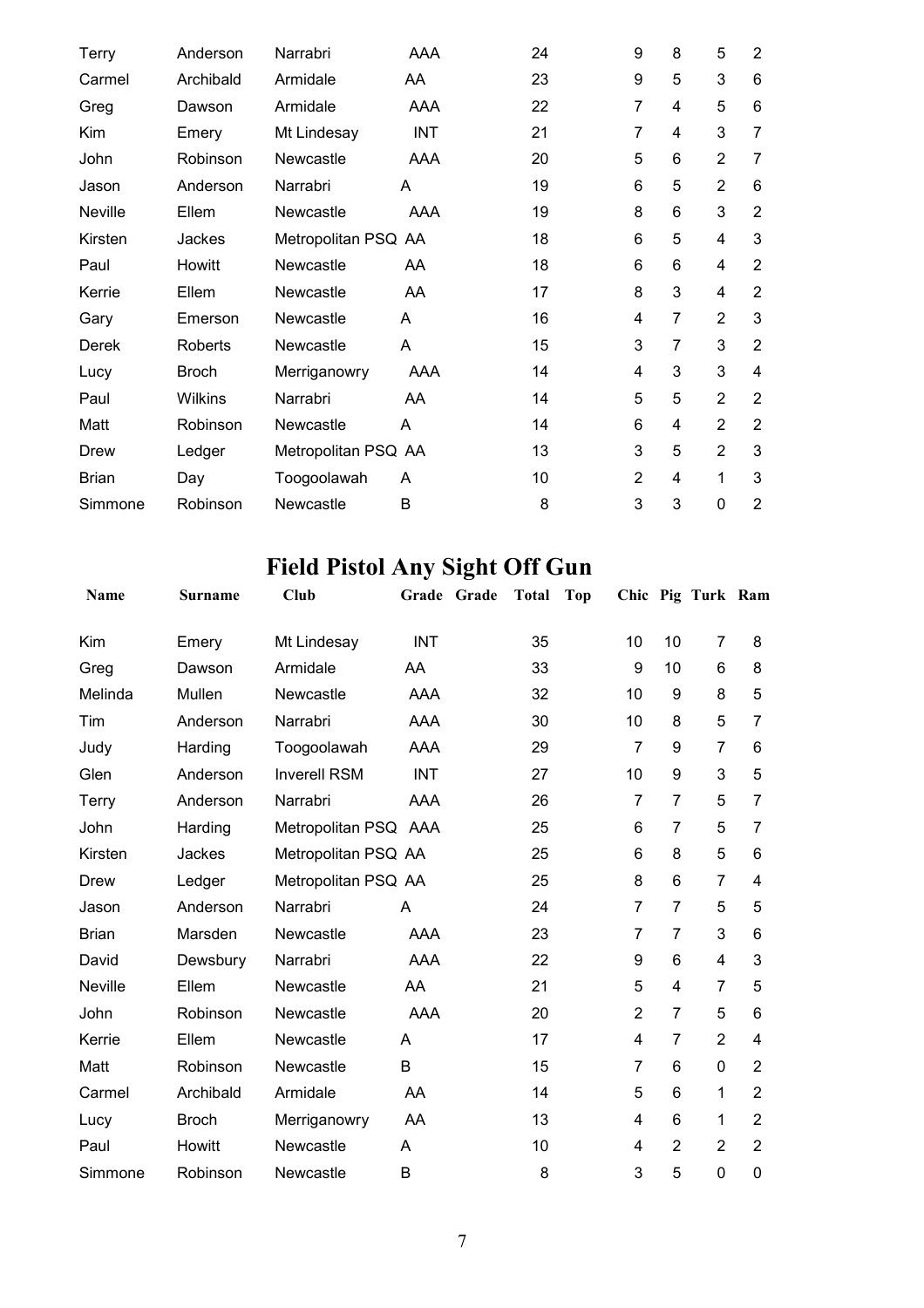## **100m Production**

| Name           |            | Surname      | <b>Club</b>         |    | Grade Total Shoot Chick |                | Pig            | Turk Ram       |                           |
|----------------|------------|--------------|---------------------|----|-------------------------|----------------|----------------|----------------|---------------------------|
| Grade          | <b>INT</b> |              |                     |    |                         |                |                |                |                           |
| John           |            | Harding      | Metropolitan PSQ    | 39 |                         | 10             | 10             | 9              | 10                        |
| Kim            |            | Emery        | Mt Lindesay         | 39 |                         | 10             | 10             | 10             | 9                         |
| Judy           |            | Harding      | Toogoolawah         | 38 |                         | 9              | 9              | 10             | 10                        |
| Tim            |            | Anderson     | Narrabri            | 38 |                         | 10             | 10             | 9              | 9                         |
| Glen           |            | Anderson     | <b>Inverell RSM</b> | 38 |                         | 10             | 10             | 9              | 9                         |
| Jason          |            | Anderson     | Narrabri            | 38 |                         | 10             | 10             | 9              | 9                         |
| <b>Neville</b> |            | Ellem        | Newcastle           | 38 |                         | 10             | 10             | 9              | 9                         |
| David          |            | Dewsbury     | Narrabri            | 37 |                         | 10             | 10             | 8              | 9                         |
| Kirsten        |            | Jackes       | Metropolitan PSQ    | 37 |                         | 10             | 10             | 9              | 8                         |
| Grade          | <b>AAA</b> |              |                     |    |                         |                |                |                |                           |
| Paul           |            | Wilkins      | Narrabri            | 36 |                         | 10             | 10             | 10             | 6                         |
| Drew           |            | Ledger       | Metropolitan PSQ    | 33 |                         | 9              | 9              | 7              | 8                         |
| <b>Terry</b>   |            | Anderson     | Narrabri            | 33 |                         | 10             | 8              | $\overline{7}$ | 8                         |
| Melinda        |            | Mullen       | Newcastle           | 33 |                         | 10             | 9              | $\overline{7}$ | $\overline{7}$            |
| <b>Brian</b>   |            | Marsden      | Newcastle           | 29 |                         | 7              | 10             | 6              | 6                         |
| Lucy           |            | <b>Broch</b> | Merriganowry        | 25 |                         | 9              | $\overline{7}$ | 4              | 5                         |
| John           |            | Robinson     | Newcastle           | 17 |                         | $\overline{2}$ | 5              | 3              | $\overline{7}$            |
| Grade          | AA         |              |                     |    |                         |                |                |                |                           |
| Jack           |            | Ford         | Narrabri            | 36 |                         | 10             | 10             | 8              | 8                         |
| Paul           |            | Howitt       | Newcastle           | 31 |                         | 10             | 8              | 7              | 6                         |
| Greg           |            | Dawson       | Armidale            | 28 |                         | 8              | 8              | 4              | 8                         |
| Carmel         |            | Archibald    | Armidale            | 26 |                         | 8              | $\overline{7}$ | 5              | 6                         |
| Kerrie         |            | Ellem        | Newcastle           | 26 |                         | 9              | 10             | 4              | $\ensuremath{\mathsf{3}}$ |
| Matt           |            | Robinson     | Newcastle           | 18 |                         | 5              | 5              | 5              | $\mathbf{3}$              |
| Grade          | A          |              |                     |    |                         |                |                |                |                           |
| <b>Brian</b>   |            | Day          | Toogoolawah         | 27 |                         | 8              | $\overline{7}$ | $\overline{7}$ | 5                         |
| Grade          | В          |              |                     |    |                         |                |                |                |                           |
| Derek          |            | Roberts      | Newcastle           | 21 |                         | 8              | 6              | 4              | 3                         |
| Gary           |            | Emerson      | Newcastle           | 11 |                         | 5              | $\overline{2}$ | $\overline{2}$ | $\overline{\mathbf{c}}$   |
| Simmone        |            | Robinson     | Newcastle           | 11 |                         | 4              | 4              | $\mathbf 1$    | $\overline{2}$            |
| Joshua         |            | Mullen       | Newcastle           | 10 |                         | 5              | $\overline{2}$ | $\overline{2}$ | 1                         |

#### **100m Revolver**

| <b>Name</b> | Surname    | <b>Club</b>         |    | Grade Total Shoot Chick | Pig | Turk Ram |   |
|-------------|------------|---------------------|----|-------------------------|-----|----------|---|
| Grade       | <b>INT</b> |                     |    |                         |     |          |   |
| David       | Dewsbury   | Narrabri            | 39 | 10                      | 10  | 10       | 9 |
| Tim         | Anderson   | Narrabri            | 38 | 10                      | 9   | 10       | 9 |
| Kim         | Emery      | Mt Lindesay         | 38 | 10                      | 10  | 9        | 9 |
| Glen        | Anderson   | <b>Inverell RSM</b> | 36 | 10                      | 9   | 8        | 9 |
| Kirsten     | Jackes     | Metropolitan PSQ    | 36 | 10                      | 10  | 8        | 8 |
| John        | Harding    | Metropolitan PSQ    | 34 | 9                       | 10  | 10       | 5 |
| Judy        | Harding    | Toogoolawah         | 28 | 10                      | 8   | 5        | 5 |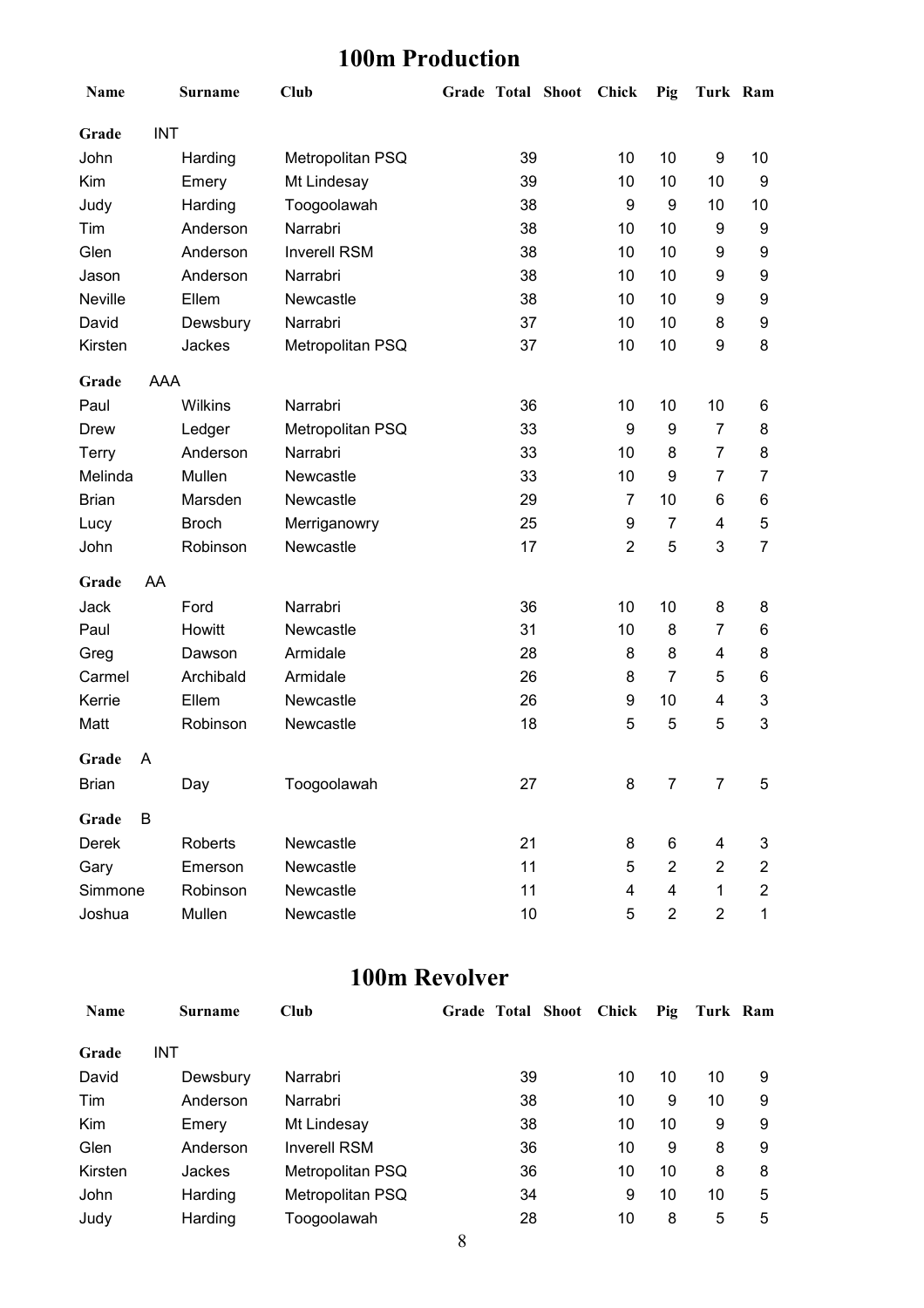| Grade          | <b>AAA</b> |                |                  |    |                |                  |                |                |
|----------------|------------|----------------|------------------|----|----------------|------------------|----------------|----------------|
| <b>Terry</b>   |            | Anderson       | Narrabri         | 31 | $\overline{7}$ | 8                | 9              | $\overline{7}$ |
| Jason          |            | Anderson       | Narrabri         | 31 | 9              | 10               | 5              | $\overline{7}$ |
| Lucy           |            | <b>Broch</b>   | Merriganowry     | 28 | 9              | $\overline{7}$   | 6              | 6              |
| Jack           |            | Ford           | Narrabri         | 28 | 8              | 9                | 5              | $\,6$          |
| <b>Neville</b> |            | Ellem          | Newcastle        | 28 | 8              | 10               | 5              | $\sqrt{5}$     |
| Melinda        |            | Mullen         | Newcastle        | 25 | $\overline{7}$ | $6\phantom{1}$   | $\overline{7}$ | 5              |
| Grade          | AA         |                |                  |    |                |                  |                |                |
| Drew           |            | Ledger         | Metropolitan PSQ | 36 | 10             | 10               | 6              | 10             |
| Paul           |            | <b>Wilkins</b> | Narrabri         | 33 | 10             | 8                | 5              | 10             |
| John           |            | Robinson       | Newcastle        | 31 | 9              | 9                | 7              | $\,6$          |
| Greg           |            | Dawson         | Armidale         | 26 | 5              | 10               | 5              | $\,6$          |
| Kerrie         |            | Ellem          | Newcastle        | 25 | 6              | $\overline{7}$   | 5              | $\overline{7}$ |
| Paul           |            | Howitt         | Newcastle        | 21 | $\overline{7}$ | $\boldsymbol{9}$ | 3              | $\overline{2}$ |
| Grade          | A          |                |                  |    |                |                  |                |                |
| Matt           |            | Robinson       | Newcastle        | 32 | 9              | 8                | 8              | $\overline{7}$ |
| <b>Brian</b>   |            | Day            | Toogoolawah      | 30 | 10             | $\overline{7}$   | 6              | 7              |
| Carmel         |            | Archibald      | Armidale         | 14 | 4              | 6                | $\mathbf 1$    | 3              |
| Grade          | В          |                |                  |    |                |                  |                |                |
| Derek          |            | <b>Roberts</b> | Newcastle        | 16 | 6              | 6                | $\overline{2}$ | $\overline{c}$ |
| Gary           |            | Emerson        | Newcastle        | 14 | 4              | 6                | 3              | 1              |
| Simmone        |            | Robinson       | Newcastle        | 9  | $\overline{2}$ | 5                | 1              | 1              |
| Joshua         |            | Mullen         | Newcastle        | 8  | 3              | 3                | 0              | $\overline{2}$ |

# **100m Standing**

| <b>Name</b>  |            | <b>Surname</b> | Club                |    | Grade Total Shoot | <b>Chick</b> | Pig | Turk Ram       |                |
|--------------|------------|----------------|---------------------|----|-------------------|--------------|-----|----------------|----------------|
| Grade        | <b>INT</b> |                |                     |    |                   |              |     |                |                |
| Kim          |            | Emery          | Mt Lindesay         | 28 |                   | 7            | 8   | 5              | 8              |
| Judy         |            | Harding        | Toogoolawah         | 28 |                   | 8            | 9   | 4              | 7              |
| Tim          |            | Anderson       | Narrabri            | 23 |                   | 7            | 8   | 2              | 6              |
| Glen         |            | Anderson       | <b>Inverell RSM</b> | 23 |                   | 8            | 6   | 5              | 4              |
| Melinda      |            | Mullen         | <b>Newcastle</b>    | 20 |                   | 5            | 7   | 5              | 3              |
| John         |            | Harding        | Metropolitan PSQ    | 17 |                   | 8            | 4   | 1              | 4              |
| Grade        | AAA        |                |                     |    |                   |              |     |                |                |
| Terry        |            | Anderson       | Narrabri            | 25 |                   | 6            | 6   | 6              | 7              |
| <b>Brian</b> |            | Marsden        | <b>Newcastle</b>    | 20 |                   | 7            | 6   | $\overline{2}$ | 5              |
| Neville      |            | Ellem          | <b>Newcastle</b>    | 20 |                   | 8            | 8   | 4              | $\mathbf{0}$   |
| Greg         |            | Dawson         | Armidale            | 18 |                   | 5            | 7   | 2              | 4              |
| David        |            | Dewsbury       | Narrabri            | 18 |                   | 6            | 6   | 3              | 3              |
| John         |            | Robinson       | <b>Newcastle</b>    | 18 |                   | 6            | 6   | 4              | $\overline{2}$ |
| Lucy         |            | <b>Broch</b>   | Merriganowry        | 18 |                   | 7            | 6   | 3              | $\overline{2}$ |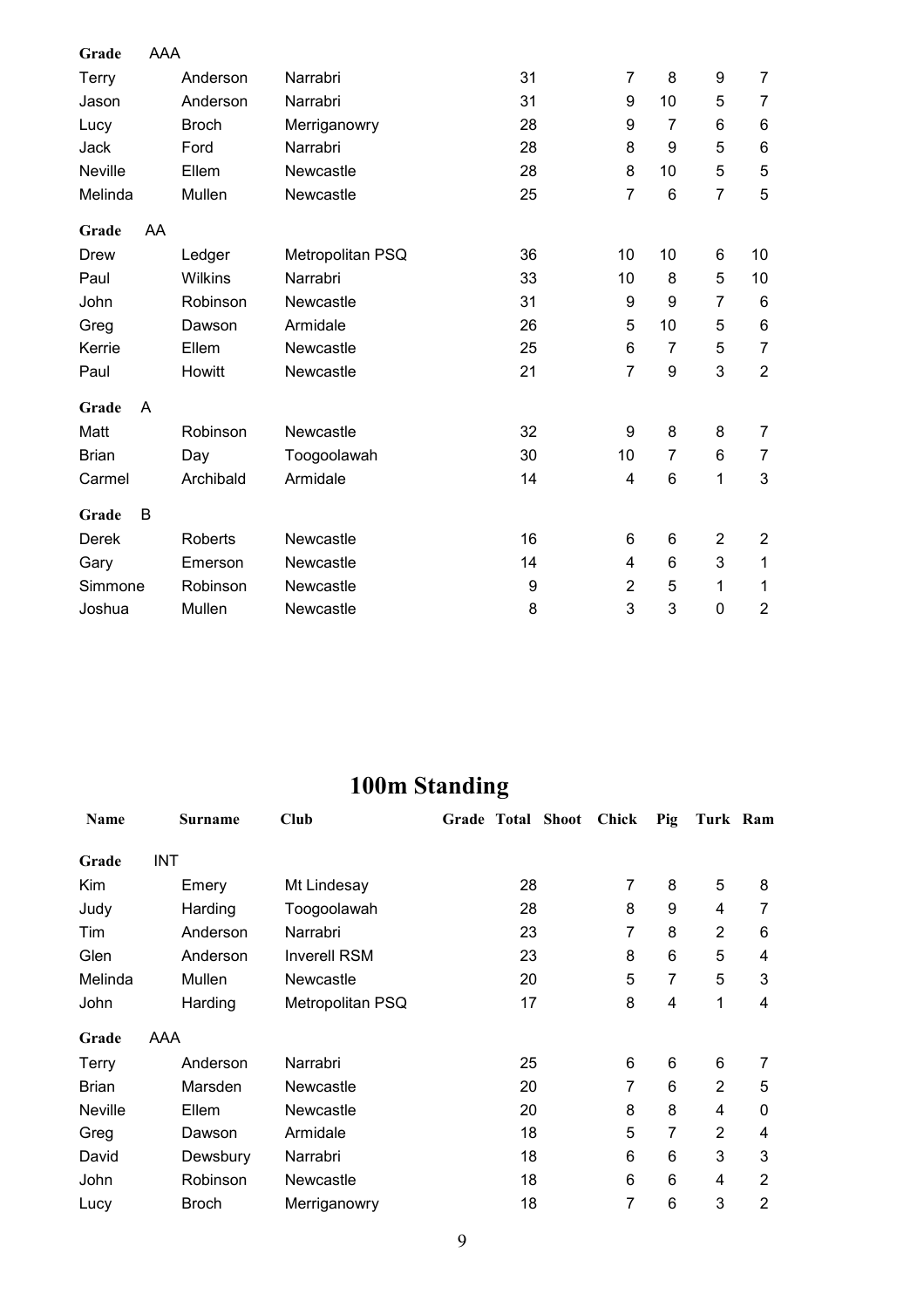| Grade        | AA |           |                  |    |                |                |                |                 |
|--------------|----|-----------|------------------|----|----------------|----------------|----------------|-----------------|
| Kirsten      |    | Jackes    | Metropolitan PSQ | 23 | $\overline{7}$ | 8              | 4              | 4               |
| Jason        |    | Anderson  | Narrabri         | 21 | 8              | 8              | 3              | 2               |
| Drew         |    | Ledger    | Metropolitan PSQ | 19 | 6              | 5              | $\overline{2}$ | $6\phantom{1}6$ |
| Paul         |    | Wilkins   | Narrabri         | 18 | 7              | $\overline{7}$ | 1              | 3               |
| Carmel       |    | Archibald | Armidale         | 11 | 4              | 4              | 3              | $\mathbf 0$     |
| Kerrie       |    | Ellem     | Newcastle        | 6  | 3              | 1              | 0              | $\overline{2}$  |
| Grade        | A  |           |                  |    |                |                |                |                 |
| Jack         |    | Ford      | Narrabri         | 19 | 6              | 5              | 5              | 3               |
| Paul         |    | Howitt    | Newcastle        | 14 | 3              | 6              | 3              | $\overline{2}$  |
| <b>Brian</b> |    | Day       | Toogoolawah      | 13 | 3              | 5              | 1              | 4               |
| Matt         |    | Robinson  | Newcastle        | 9  | $\overline{2}$ | 4              | 1              | $\overline{2}$  |
| Derek        |    | Roberts   | Newcastle        | 8  | 3              | 4              | $\mathbf 0$    | 1               |
| Grade        | B  |           |                  |    |                |                |                |                 |
| Gary         |    | Emerson   | Newcastle        | 8  | $\overline{2}$ | 4              | $\overline{2}$ | 0               |
| Joshua       |    | Mullen    | <b>Newcastle</b> | 4  | 1              | 1              | $\mathbf{0}$   | 2               |
| Simmone      |    | Robinson  | <b>Newcastle</b> | 4  | 0              | 3              | $\mathbf 0$    | 1               |

### **100m Unlimited**

| Name           |            | <b>Surname</b> | <b>Club</b>         | Grade | <b>Total</b> | <b>Shoot</b> | <b>Chick</b>            | Pig              | Turk Ram       |                  |
|----------------|------------|----------------|---------------------|-------|--------------|--------------|-------------------------|------------------|----------------|------------------|
| Grade          | <b>INT</b> |                |                     |       |              |              |                         |                  |                |                  |
|                |            |                |                     |       |              |              |                         |                  |                |                  |
| Kim            |            | Emery          | Mt Lindesay         |       | 35           |              | $\boldsymbol{9}$        | 10               | 8              | 8                |
| Glen           |            | Anderson       | <b>Inverell RSM</b> |       | 34           |              | 10                      | 8                | 8              | 8                |
| Grade          | <b>AAA</b> |                |                     |       |              |              |                         |                  |                |                  |
| Kirsten        |            | Jackes         | Metropolitan        |       | 37           |              | 10                      | 10               | $\overline{7}$ | 10               |
| John           |            | Harding        | Metropolitan        |       | 36           |              | 10                      | 9                | 10             | $\overline{7}$   |
| David          |            | Dewsbury       | Narrabri            |       | 34           |              | 10                      | 10               | $\overline{7}$ | $\overline{7}$   |
| Tim            |            | Anderson       | Narrabri            |       | 33           |              | 10                      | 10               | 5              | 8                |
| Drew           |            | Ledger         | Metropolitan        |       | 30           |              | 9                       | $\overline{7}$   | $\overline{7}$ | $\overline{7}$   |
| Judy           |            | Harding        | Toogoolawah         |       | 28           |              | 8                       | 8                | 5              | $\overline{7}$   |
| Grade          | AA         |                |                     |       |              |              |                         |                  |                |                  |
| Jason          |            | Anderson       | Narrabri            |       | 32           |              | 8                       | $\boldsymbol{9}$ | 8              | 7                |
| <b>Neville</b> |            | Ellem          | Newcastle           |       | 30           |              | 9                       | 9                | 3              | $\boldsymbol{9}$ |
| Melinda        |            | Mullen         | Newcastle           |       | 30           |              | 8                       | 10               | 8              | 4                |
| Jack           |            | Ford           | Narrabri            |       | 29           |              | $\overline{7}$          | 9                | 8              | $\mathbf 5$      |
| Paul           |            | Wilkins        | Narrabri            |       | 29           |              | 9                       | 8                | $\overline{7}$ | 5                |
| Paul           |            | Howitt         | Newcastle           |       | 27           |              | $\boldsymbol{9}$        | 8                | 4              | $\,6$            |
| Kerrie         |            | Ellem          | Newcastle           |       | 23           |              | 9                       | 10               | 3              | 1                |
| Lucy           |            | <b>Broch</b>   | Merriganowry        |       | 16           |              | $\boldsymbol{9}$        | 5                | $\overline{c}$ | $\pmb{0}$        |
| John           |            | Robinson       | Newcastle           |       | 15           |              | $\overline{\mathbf{4}}$ | $\,6$            | 3              | $\overline{2}$   |
| Grade          | A          |                |                     |       |              |              |                         |                  |                |                  |
| <b>Brian</b>   | Day        |                | Toogoolawah         |       | 24           |              | $\overline{7}$          | 5                | 8              | 4                |
| Greg           |            | Dawson         | Armidale            |       | 20           |              | $\overline{7}$          | 6                | $\overline{2}$ | 5                |
| Terry          |            | Anderson       | Narrabri            |       | 19           |              | 8                       | $\overline{7}$   | $\overline{2}$ | $\overline{2}$   |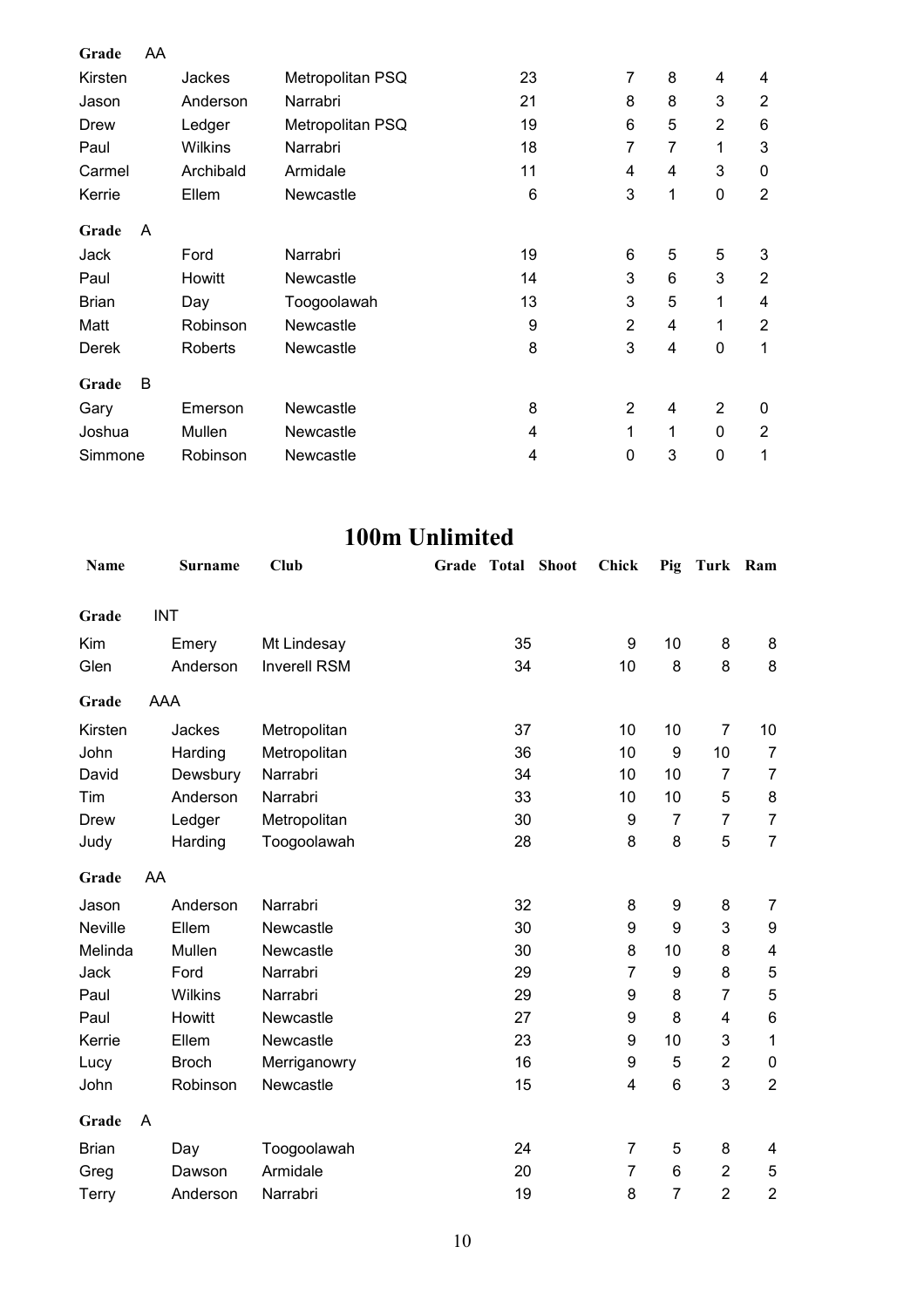| Grade<br>B |           |           |    |   |   |   |              |
|------------|-----------|-----------|----|---|---|---|--------------|
| Matt       | Robinson  | Newcastle | 19 | 6 | 4 | 4 | 5            |
| Carmel     | Archibald | Armidale  | 17 | 6 |   |   | 3            |
| Gary       | Emerson   | Newcastle | 13 | 5 | 6 |   | $\mathbf{0}$ |
| Derek      | Roberts   | Newcastle | 11 | 6 | 3 |   |              |
| Simmone    | Robinson  | Newcastle | 6  | 4 |   | 0 |              |
| Joshua     | Mullen    | Newcastle | 6  |   |   |   | $\bf{0}$     |

## **Field Pistol Production**

| <b>Name</b>    |            | Surname      | <b>Club</b>         |    | Grade Total Shoot | Chick                   | Pig                     | Turk Ram                |                           |
|----------------|------------|--------------|---------------------|----|-------------------|-------------------------|-------------------------|-------------------------|---------------------------|
| Grade          | <b>INT</b> |              |                     |    |                   |                         |                         |                         |                           |
| Glen           |            | Anderson     | <b>Inverell RSM</b> | 26 |                   | 8                       | 6                       | 5                       | $\overline{7}$            |
| David          |            | Dewsbury     | Narrabri            | 26 |                   | 9                       | 5                       | 5                       | $\overline{7}$            |
| John           |            | Harding      | Metropolitan PSQ    | 26 |                   | 8                       | 9                       | $\overline{2}$          | $\overline{7}$            |
| Tim            |            | Anderson     | Narrabri            | 25 |                   | 3                       | 9                       | $\,6$                   | $\overline{7}$            |
| Judy           |            | Harding      | Toogoolawah         | 24 |                   | 8                       | 6                       | 6                       | $\overline{\mathbf{4}}$   |
| Kim            |            | Emery        | Mt Lindesay         | 21 |                   | $\overline{7}$          | $\overline{4}$          | 3                       | $\overline{7}$            |
| Grade          | <b>AAA</b> |              |                     |    |                   |                         |                         |                         |                           |
| <b>Brian</b>   |            | Marsden      | Newcastle           | 25 |                   | 8                       | $\overline{\mathbf{4}}$ | 7                       | 6                         |
| Melinda        |            | Mullen       | Newcastle           | 25 |                   | $6\phantom{1}6$         | 9                       | $\overline{\mathbf{4}}$ | $\,6$                     |
| Terry          |            | Anderson     | Narrabri            | 24 |                   | 9                       | 8                       | 5                       | $\boldsymbol{2}$          |
| Greg           |            | Dawson       | Armidale            | 22 |                   | $\overline{7}$          | $\overline{4}$          | 5                       | $\,6$                     |
| John           |            | Robinson     | Newcastle           | 20 |                   | 5                       | 6                       | $\overline{2}$          | $\overline{7}$            |
| <b>Neville</b> |            | Ellem        | Newcastle           | 19 |                   | 8                       | 6                       | 3                       | $\overline{2}$            |
| Lucy           |            | <b>Broch</b> | Merriganowry        | 14 |                   | $\overline{\mathbf{4}}$ | 3                       | 3                       | $\overline{\mathbf{4}}$   |
| Grade          | AA         |              |                     |    |                   |                         |                         |                         |                           |
| Carmel         |            | Archibald    | Armidale            | 23 |                   | 9                       | 5                       | 3                       | $\,6$                     |
| Kirsten        |            | Jackes       | Metropolitan PSQ    | 18 |                   | $\,6$                   | 5                       | 4                       | $\mathsf 3$               |
| Paul           |            | Howitt       | Newcastle           | 18 |                   | 6                       | 6                       | 4                       | $\overline{2}$            |
| Kerrie         |            | Ellem        | Newcastle           | 17 |                   | 8                       | 3                       | 4                       | $\overline{2}$            |
| Paul           |            | Wilkins      | Narrabri            | 14 |                   | 5                       | 5                       | $\overline{2}$          | $\overline{2}$            |
| Drew           |            | Ledger       | Metropolitan PSQ    | 13 |                   | 3                       | 5                       | $\overline{2}$          | 3                         |
| Grade          | Α          |              |                     |    |                   |                         |                         |                         |                           |
| Jason          |            | Anderson     | Narrabri            | 19 |                   | 6                       | 5                       | $\overline{2}$          | 6                         |
| Gary           |            | Emerson      | Newcastle           | 16 |                   | $\overline{\mathbf{4}}$ | $\overline{7}$          | $\overline{2}$          | $\ensuremath{\mathsf{3}}$ |
| <b>Derek</b>   |            | Roberts      | Newcastle           | 15 |                   | 3                       | $\overline{7}$          | 3                       | $\boldsymbol{2}$          |
| Matt           |            | Robinson     | Newcastle           | 14 |                   | $6\phantom{1}$          | $\overline{\mathbf{4}}$ | $\overline{2}$          | $\boldsymbol{2}$          |
| <b>Brian</b>   |            | Day          | Toogoolawah         | 10 |                   | $\overline{2}$          | $\overline{4}$          | $\mathbf{1}$            | 3                         |
| Grade          | B          |              |                     |    |                   |                         |                         |                         |                           |
| Simmone        |            | Robinson     | Newcastle           | 8  |                   | 3                       | 3                       | $\mathbf 0$             | $\sqrt{2}$                |